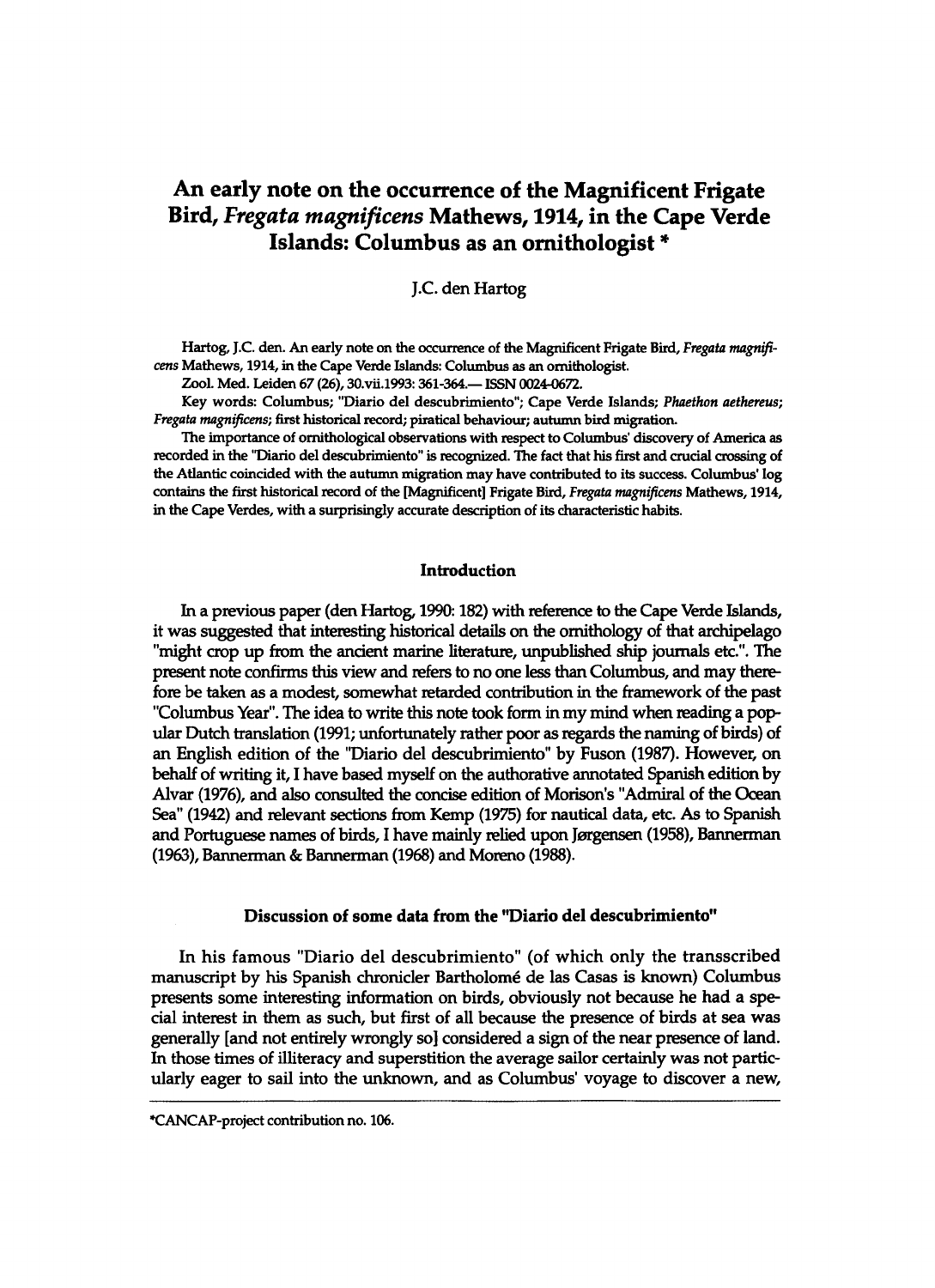westerly route to Japan, China and India progressed without a landfall being made, fear and suspicion among his crew increased. Any possible sign of land therefore, must have been of no small importance to Columbus to keep controll by reassuring, convincing and motivating his apprehensive and mutinous crew. Such signs were of course irrelevant when the expedition was still in known territory and hence it is hardly surprising that the "Diario" does not mention a single observation of this kind during the first part of the expedition: from its departure on 3 August 1492 from Palos in southwestern Spain, until several days after they had left the Canary Islands on 9 September, sailing due west.

The first observation of a would-be sign of land was not entered in the "Diario" until 14 September, at ca 220 leagues (roughly 660 nautical miles) from the Canary Islands (at ca 28°N 30°W), when the crew of the Nina observed "un garxao y un rabo de junco" ["a tern and a tropic bird"; elsewhere in the "Diario" garxao is spelled grajao and garjao, and the last-named spelling is still used locally in the Canary Islands for the Common Tern, *Sterna hirundo* (Linnaeus, 1758); the current Portuguese name of members of the genus *Sterna* is similar, though spelled slightly different garajau or garajao; rabo de junco, from rabo = tail, and junco = rush or *Juncus,* is the Portuguese name for tropic bird; in Spanish the name was corrupted to rabijunco].

By then the expedition had sailed into the unknown, beyond the latitude of the Azores, and as Columbus had grossly underestimated the distance from the Canary Islands to Japan (Cipangu) at some 2400 instead of 10,600 nautical miles, he must have assumed to have already traversed more than a quarter of this distance. Be that as it may, from 14 September onwards the "Diario" almost daily mentions observations of drifting [sea]weed ("yerba"), birds (sea birds as well as land birds), dolphins, whales, etc., all regarded by Columbus as signs that land could not be far away. However, "yerba" undoubtedly refers to Gulfweed *[Sargassum nutans* (Linnaeus, 1753) Borgesen, 1914], which forms a floating biotic community in the central part of the southern North Atlantic (Sargasso Sea). It is self-evident that Columbus could not have been aware of this, so that, on 17 September, he also misinterpreted the catch of a crab among "yerba". This was almost certainly *Planus minutus* (Linnaeus, 1758), the Gulfweed or Sargassum crab; another observation of crabs among "yerba" was made on 23 September. It may be noted in passing that the Dutch name for this crab actually commemorates Columbus, and reads "Columbuskrab" (Adema, 1991:197).

Further to the west the expedition sighted more tropic birds, terns, boobies [alcatrazes, also spelled alcatraces; still the current Spanish and Portuguese name especially with regard to the Brown Booby, *Sula leucogaster* (Boddaert, 1783)], gull-like birds ["un ave blanca que parecia gaviota" and "una blanca como gaviota"; gaviota still is the current Spanish name for gull species, especially of the genus *Larus],*  frigate birds [rabiforgado or simply forgado; a slightly different spelling from the current Spanish rabihorcado = forked tail], shearwaters [pardelas; still the current Spanish name], etc. But the expedition did not only spot seabirds, for Columbus explicitly recorded sightings of ducks [&nades; still the current Spanish name], of birds that in his view were "river birds" ["aves de rio"] and land birds ["aves de tierra; aves de campo"]. Some of these observations indeed must have been really suggestive of land being nearby, such as those made on 20 September, when the expedition was in the middle of nowhere, ca halfway the crossing at about 28°N 41°30'W. For this date the "Diario" reads: "...Vinieron a la nao dos alcatrazes y después otro, que fue serial de estar cerca de tierra; y vieron mucha yerba, aunque el dia passado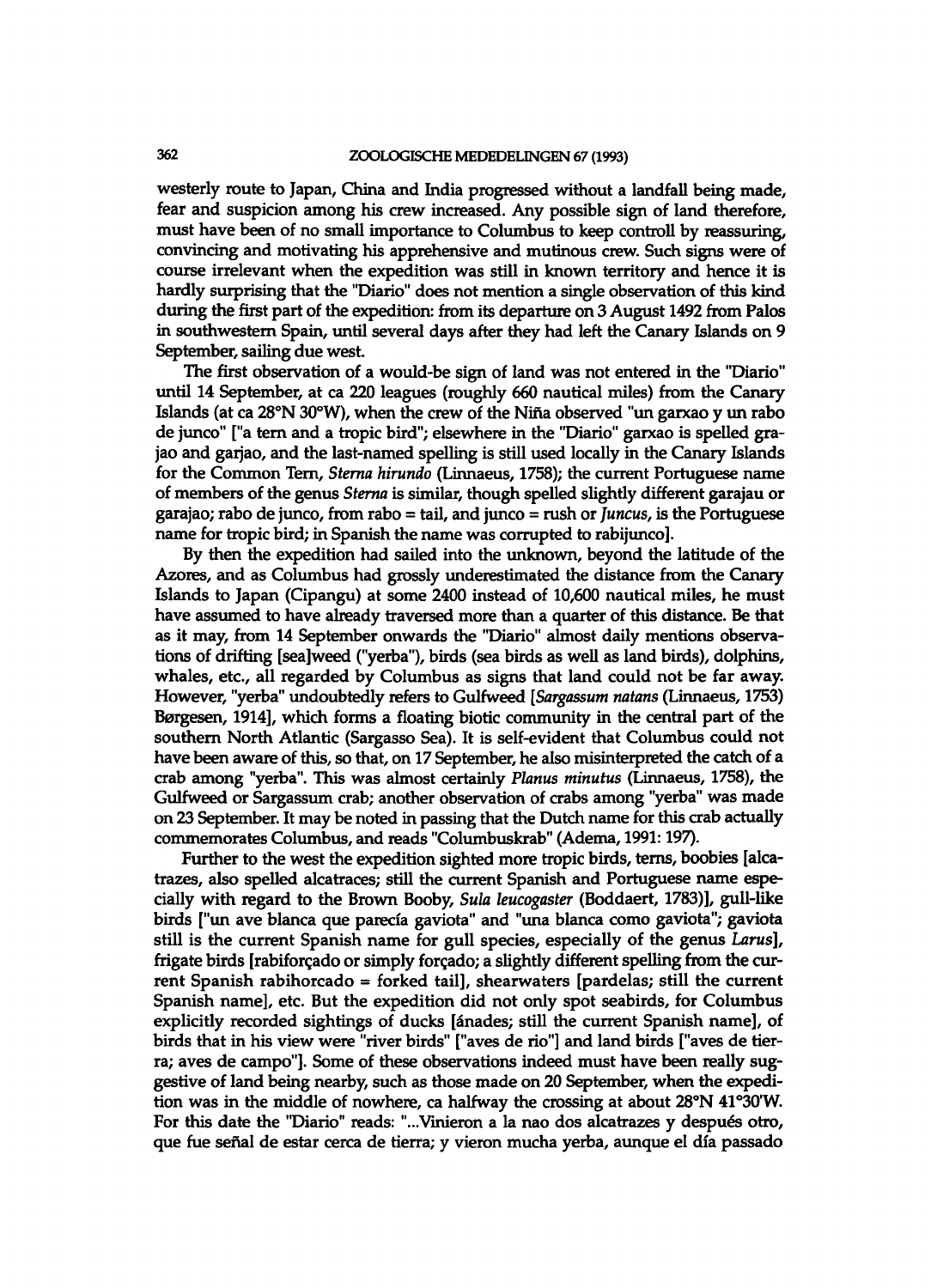no habian visto d'ella. Tomaron un p£xaro con la mano, que era como garjao; era paxaro de rio y no de mar; los pies tenia como gaviota. Vinieron al navio, en amaneciendo, dos o tres paxaritos de tierra cantando, y, despues, antes del sol salido, desparecieron. Despues vino un alcatraz; venia de giiesnorueste, iba al sueste, que era señal que dexaba la tierra al güesnorueste, porque estas aves duermen en tierra y por la manana van a la mar a buscar sa vida, y no se alexan XX leguas..." ["...Two boobies came near the ship and later on another one, which is a sign of being close to land; they saw a lot of [sea]weed, though on the previous day they had not seen any of it. They took a tern-like bird by hand; it was a "river bird" and not a seabird; the feet were like [those] of a gull. At dawn, two or three small singing land birds came towards the ship, and, before the sun had risen, they disappeared. Then came a booby; [it] came from west-north-west, [and] went to the south-east, which was a sign that it left the land in the west-north-west, because these birds sleep on land and go to sea in the morning to search for food, and do not move away [from land] 20 leagues..."]. Similar observations that must have been most suggestive of nearby land were entered in the "Diario" for 8 October (ca 68°W 25°N), three days before they made their landfall in the Bahamas: "...Pareci6 la yerba muy fresca; muchos paxaritos (de campo, y tomaron uno) que iban hyendo al sudueste; grajaos y anades y un alcatraz..." ["...The [sea]weed seems very fresh; many small birds (from land, and they took one) going to the southwest; terns and ducks and a booby..."].

In conclusion, it is obvious that bird sightings played a significant part in the success of Columbus' first and crucial crossing of the Atlantic. The fact that the crossing happened to coincide with the autumn bird migratory season, and that the expedition clearly got its share of stray migrants, consequently may have been a factor of more than marginal importance to Columbus' discovery of America. A detail to be mentioned in this connection is that the dates given in the "Diario" are according to the Julian calender and that these dates (as also used in the present note) need a correction of plus nine days to match our present Gregorian calender.

Although it would seem an interesting historical project to catalogue, deal with, and interpret all the bird observations mentioned by Columbus in his "Diario" and the logs of his subsequent voyages, such a project is beyond the scope of my present intentions. Here, I will restrict myself to one or two observations which are of some interest with regard to my previous work on birds of the Cape Verde Islands (den Hartog, 1990).

Firstly, the above-mentioned observation of a tropic bird on 14 September at ca 28°N 30°W seems noteworthy. Only one species, the Red-billed Tropic Bird, *Phaethon aethereus* Linnaeus, 1758, is known to occur in the eastern North Atlantic, breeding at present being restricted to the Cape Verde Islands [notably Raso with an estimated 80 birds (den Hartog, 1990:165)] and to the lies de la Madeleine situated within view of Dakar.

One other detail is of particular interest. It concerns the information entered in the "Diario" on 29 September at ca. 27°30'N 51'W, which reads: "...Vieron un ave que se llama rabiforgado, que haze gomitar a los alcatraces lo que comen para comerlo ella y no se mantiene de otra cosa. Es ave de la mar, pero no posa en la mar ni se aparta de tierra 20 leguas. Hay d'estas muchas en las islas de Cabo Verde..." ["...They saw a frigate bird, which causes the boobies to regurgitate what they have eaten, to eat it themselves and they eat nothing else. It is a seabird, but neither alights on the sea, nor moves away from the land [more than] 20 leagues..."].

In view of the fact that the Magnificent Frigate Bird is now all but extinct in the